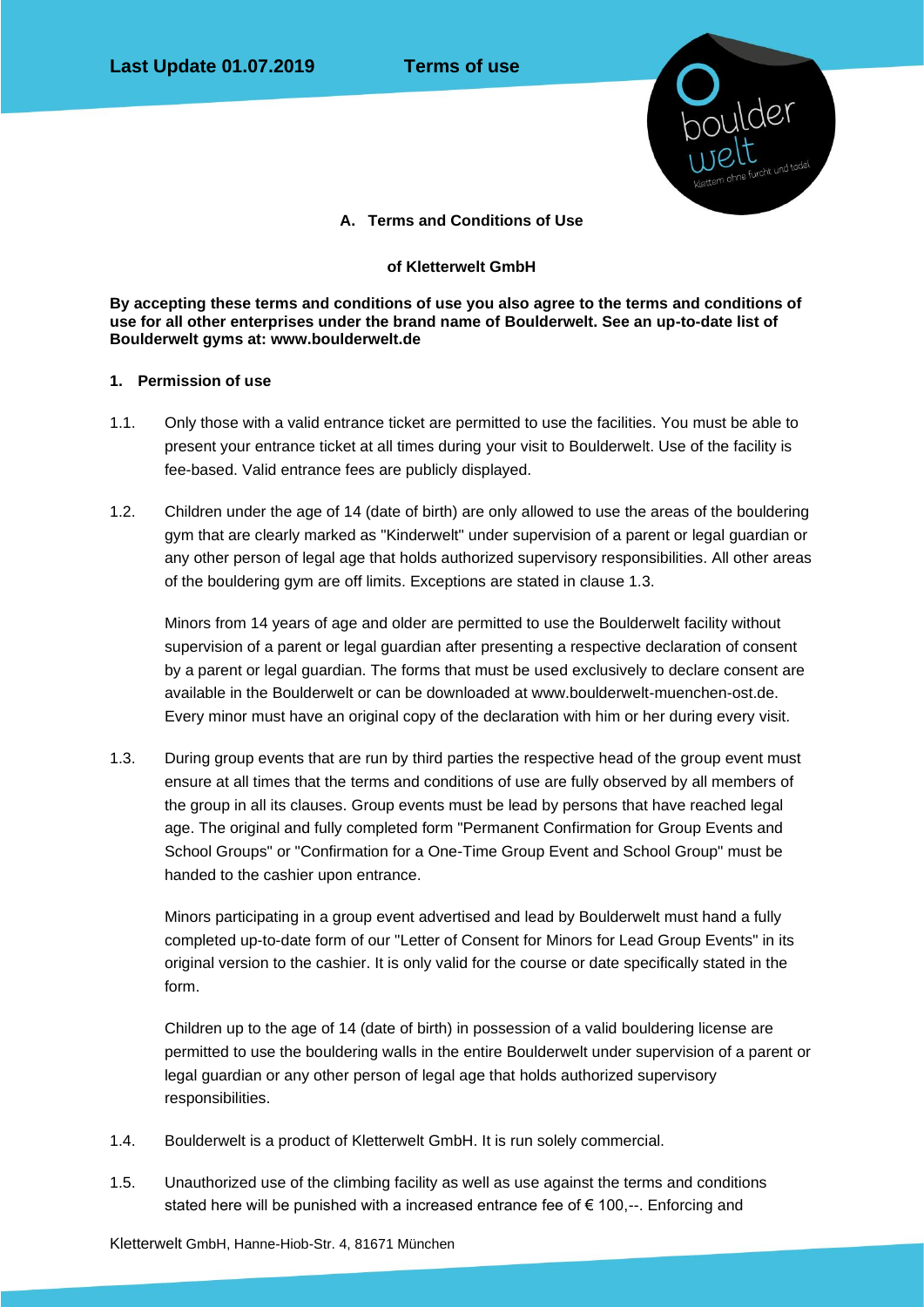boulder<br>welt

exercising claims of any additional charges, especially claims for compensation of damages as well as expulsion from the bouldering gym and unlimited exclusion from the premises are reserved.

# **2. Hours of use**

- 2.1. Use of the bouldering facility is permitted during its defined opening hours only. These are displayed. The end of business hours is announced by a signal. The light is reduced to about 50% 10 minutes later. The same holds for the slackline park.
- 2.2. It is not allowed to use the outdoor premises of the facility during thunderstorms or during possible danger of lightning. Each visitor must take responsibility individually.

# **3. Bouldering rules and liability**

**3.1.** Bouldering is a high-risk sport and therefore calls for a high level of caution and responsibility. The extent of your own responsibility is especially determined with the following bouldering rules. Every visitor of the facility must observe them. **Residing in and use of the bouldering facilities, especially bouldering and slacklining, take place at your own risk and your own responsibility.** As far as liability exists notwithstanding this other damages than risk of life, the body or health of the Kletterwelt GmbH, their institutions, legal representatives, auxiliary persons, and other aids shall not be made liable except if damage was caused by deliberate acts or grossly negligent conduct.

There is no legal obligation for Boulderwelt to constantly monitor every customer for safety reasons. Boulderwelt staff is required to monitor the climbing operations on a regular basis, this means overseeing the boulderers on the climbing walls in regular intervals to check for potentially dangerous situations. The observation location is selected by the staff in a way that the entire area can be monitored, which requires a frequent change of location.

- 3.2. Parents or legal guardians are responsible for their children or persons they are entrusted with. Children face risks when visiting the bouldering facilities, especially when they are bouldering. Parents, legal guardians or persons entrusted with their care need to be aware of these and must take precautions on their own. Children must be supervised during their entire visit of the facility. Children are not permitted to play in bouldering areas or in places where objects or boulderers could potentially fall. Especially small children are not allowed to stay in these places or be put down to rest here. Children are only allowed to boulder and play in clearly marked areas for children under the supervision of their parent(s) or legal guardian.
- 3.3. Each visitor must take utmost consideration of other visitors. Visitors are obliged to refrain from anything that can result in a danger to him or herself as well as third parties. Each visitor must be aware that he or she can be in danger of falling visitors or objects. Visitors must take precautions by themselves. It must be ensured that only one person at a time is bouldering in one area of a wall. It is not allowed to boulder above one another.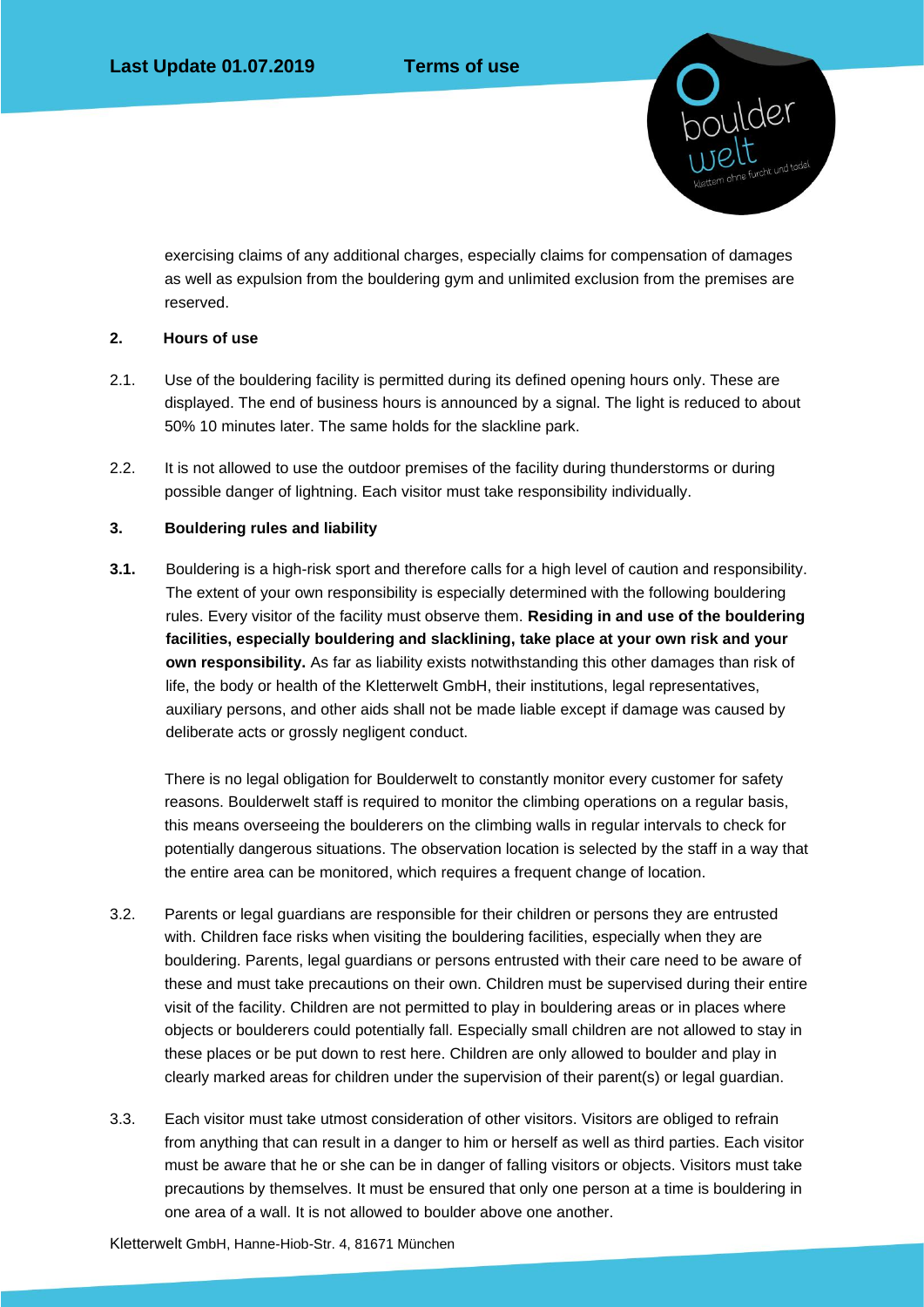

- 3.4. Areas that are marked as closed must not be entered and must not be bouldered on. It is not allowed to boulder above the upper limit of any wall. It is not allowed to access the bouldering walls from the top.
- 3.5. Artificial climbing holds do not underlie any norm. Artificial climbing holds can unexpectedly loosen or break, thus harm or hurt the bouldering person or third parties. The Kletterwelt GmbH will not warrant for the stability of the attached holds.
- 3.6. Loose or damaged holds must be reported to the facility's staff immediately.
- 3.7. Special dangers occur in the outdoor areas during winter through snow, ice, roof avalanches, ice fall etc. Artificial climbing holds can also break more easily in winter than in summer. The outdoor areas are not cleared or scattered in the winter months. Visitors must therefore take special precautions and care due to these possible dangers.
- 3.8. Every accident that leads to a damage to a customer must be reported to the staff at the counter immediately.

# **4. Slackline rules**

**Use of slacklines is exclusively at your own risk and your own responsibility.** As far as liability exists notwithstanding this other damages than risk of life, the body or health of the Kletterwelt GmbH, their institutions, legal representatives, auxiliary persons, and other aids shall not be made liable except if damage was caused by deliberate acts or grossly negligent conduct.

Each user must take own precautions to ensure that the necessary safety aspects are being met.

# 5. **Alterations, damages, and cleanliness**

- 5.1. The use of open chalk is prohibited. Only liquid chalk and chalk balls are allowed to be used in the entire facility.
- 5.2. Drinks are not allowed on the safety mats. Tableware and glasses are only allowed in the bistro areas.
- 5.3. Visitors are not allowed to change, remove, or attach new hand holds, foot holds, and/or volumes.
- 5.4. It is forbidden to boulder barefoot or in socks. Accessing the safety mats is only allowed in climbing shoes. It is allowed to boulder in the seminar room and the Kinderwelt in clean indoor gym shoes.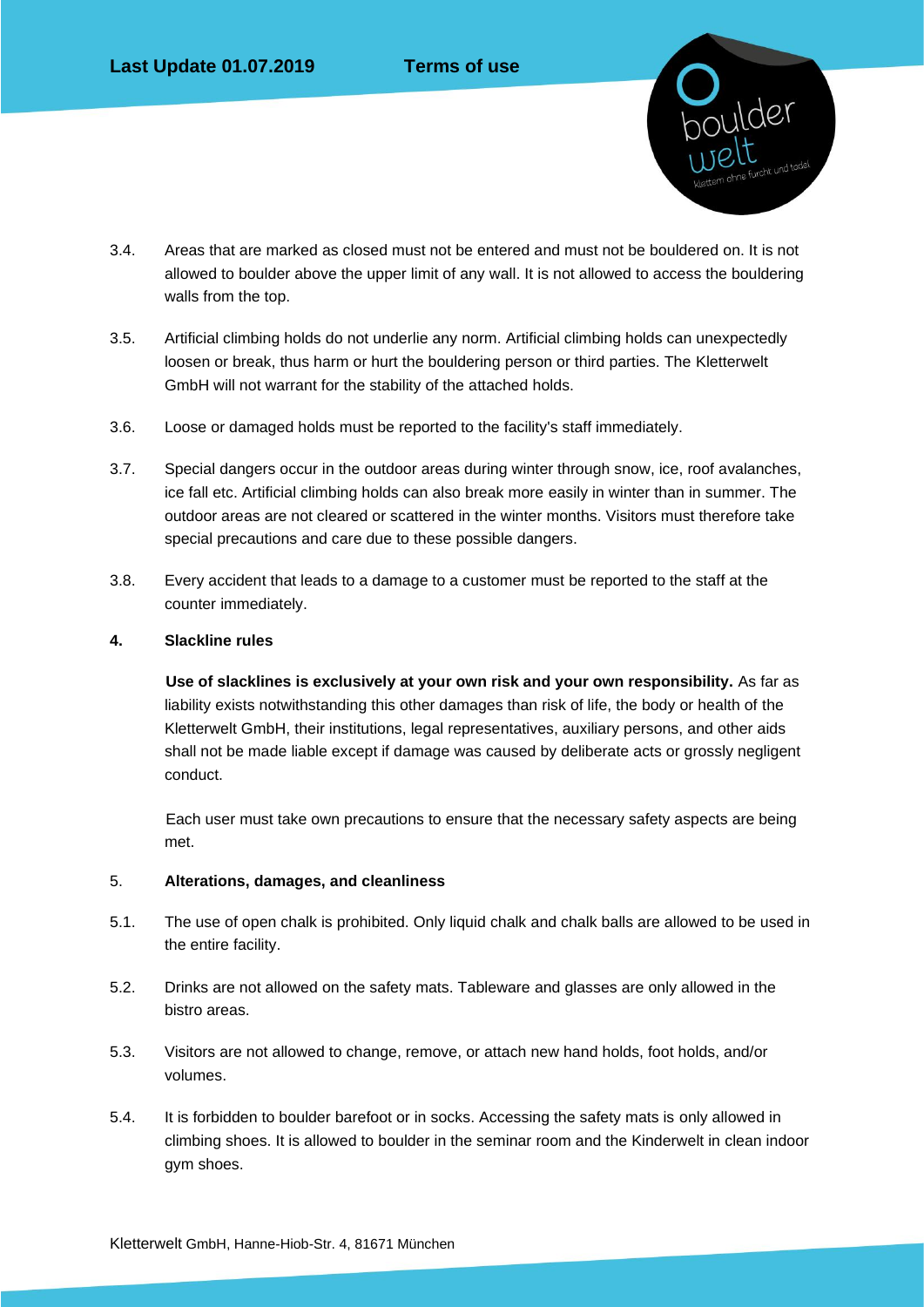

- 5.5. The facility as well as the property are to be handled with care and kept clean. Trash (including cigarette butts) have to be disposed of in trash bins.
- 5.6. Animals are not allowed in the facility.
- 5.7. Bikes have to be parked in front of the facility. They are not allowed inside the facility. We are not liable for damage or theft.
- 5.8. Open fire is prohibited in the entire facility. Smoking is forbidden indoors in the entire facility (bouldering areas, bistro, toilets, changing rooms etc.). It is only allowed in marked smoking areas in the outdoor section of the facility.
- 5.9. You are responsible for your wardrobe and gear. We are excluded from liability in case of loss or theft. This includes objects in the lockable closets and lockers, especially valuables.
- 5.10. The lockers are emptied every night after opening hours. Borrowed as well as brought locks will be removed and contents emptied into the lost-and-found-box.

# **6. Rental agreement for rental equipment**

- 6.1. The borrower is obligated to care for rental equipment with utmost diligence. The borrower is obliged to replace lost rental equipment at list price.
- 6.2. The borrower is obliged to check rented equipment for obvious defects (e.g. chafe marks etc.). Defects must be reported immediately. The renter is entitled to claims for damages on rental equipment.
- 6.3. A rental fee must be paidand rental time is for one day only. Rental material must be returned the day of rental 15 minutes before closing at the cashier's desk. If not rental fees for each consecutive day are charged in the equal amount. A deposit in the form of a document with a photograph must be made. The rental equipment is only to be used in the Boulderwelt.

# **7. Domiciliary right**

- 7.1. The Kletterwelt GmbH and authorized representatives exercise the domiciliary right of the bouldering facilities. Their instructions must be followed.
- 7.2. Violations of the terms and conditions can lead to a limited or unlimited expulsion from using the bouldering facilities. The right to exercise additional claims remains unaffected.

# **8. Amendment to terms and conditions:**

We reserve the right to supplement and adjust the terms and conditions if changes in legal, governmental, or technical conditions lead to an offset between service and consideration or lead to a contractual gap or if an adjustment is necessary because of the introduction of new provisions of services in our Boulderwelten and if the amendments are reasonable under